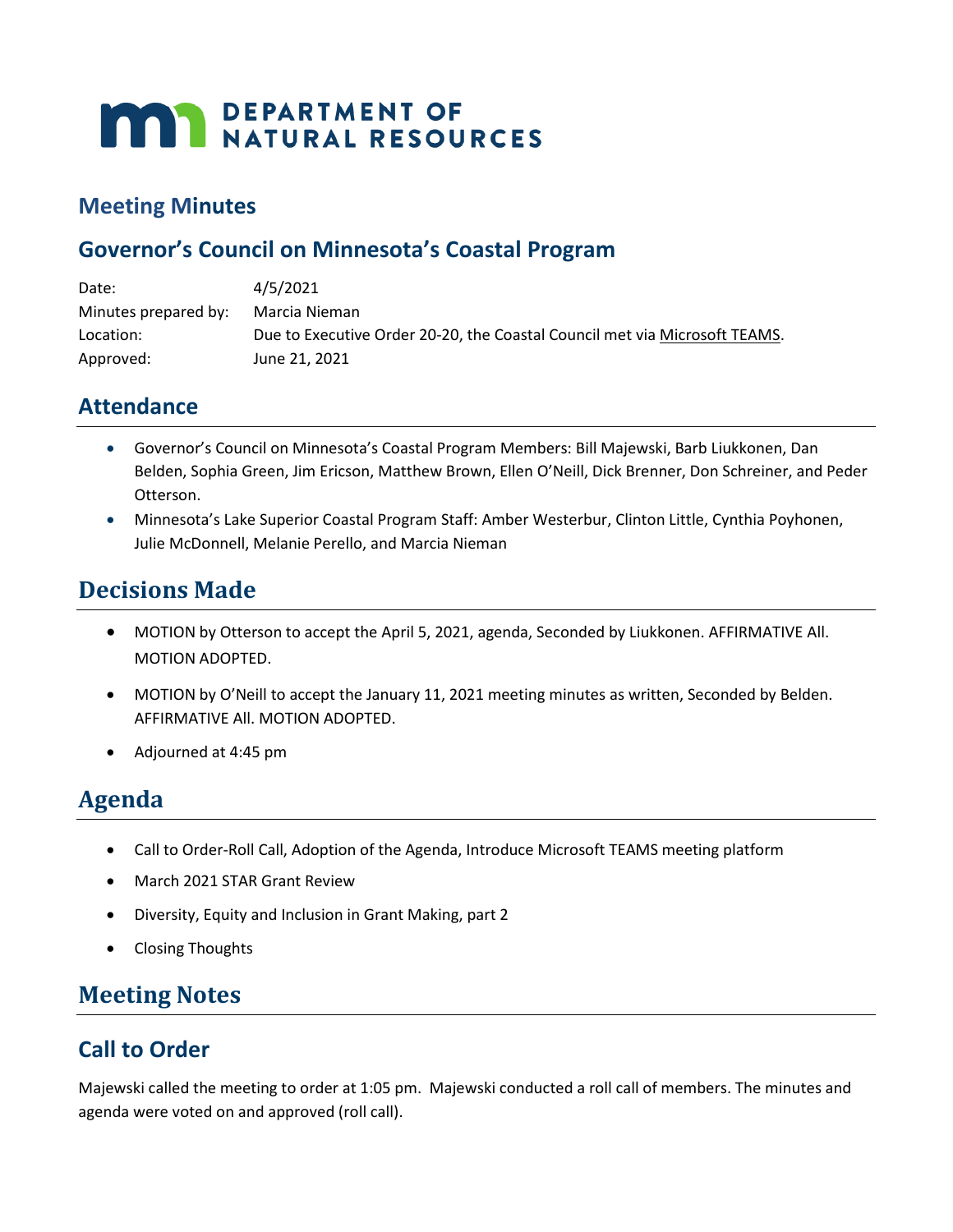## **March 2021 STAR Grant Review**

Poyhonen went over the process for the review. She noted that if there is a conflict of interest by anyone, the Council decides the possible course of action: (1) the member can fully participate in discussion and scoring; (2) member can only answer pointed questions asked by others; and (3) member cannot discuss or score that application.

Majewski facilitated the discussion and scoring of the March 2021 STAR grant applications.

01 – South St. Louis Soil and Water Conservation District, 215 North 1st Avenue East, Room 301 Duluth MN 55802, \$10,000. No conflicts of interest. Application discussion.

02 – Grand Lake Township, 5797 Highway 53, Twig, MN 55779, \$7,000. No conflicts of interest. Application discussion.

03 – Regents of the University of Minnesota, 450 McNamara Alumni Center, 200 Oak St. SE Minneapolis MN 55455-2070, \$9,801. No conflicts of interest. Application discussion.

04 – City of Duluth, 411 West First Street, Duluth, MN 55802, \$7,241. No conflicts of interest. Application discussion.

05 – Cook County/Grand Marais Economic Development Authority, 15 N. Brodway, P.O. Box 597, Grand Marais, MN 55604, \$10,000. No conflicts of interest. Application discussion.

06 – Lake County Soil and Water Conservation District, 408 First Avenue, Two Harbors, MN 55616, \$10,000. No conflicts of interest. Application discussion.

| <b>Application Applicant</b> |                                                         | Weighted<br><b>Total</b> | Grant<br><b>Requested</b> | <b>Rank</b>    |
|------------------------------|---------------------------------------------------------|--------------------------|---------------------------|----------------|
| 1                            | South St. Louis Soil and Water Conservation District    | 83.91                    | \$10,000                  | 3              |
| $\overline{2}$               | <b>Grand Lake Township</b>                              | 65.91                    | \$7,000                   |                |
| 3                            | Regents of the University of Minnesota                  | 89.09                    | \$9,801                   | 1              |
| 4                            | City of Duluth                                          | 88.09                    | \$7,241                   | $\overline{2}$ |
| 5                            | Cook County/Grand Marais Economic Development Authority | 83.00                    | \$10,000                  | $\overline{a}$ |
| 6                            | Lake County Soil and Water Conservation District        | 79.73                    | \$10,000                  | 5              |

Projects ranked above 70% will be recommended to the Commissioner for funding.

## **Diversity, Equity and Inclusion in Grant Making, part 2**

Staff and council continued the exploration of diversity, equity and inclusion in the program's grant making process. Westerbur went over some of the highlights of the March 31, 2021 Special Meeting and acknowledged the meeting accomplishments. Westerbur also solicited feedback on potential actions/next steps using advance reading as a guide. She posed two questions: (1) what is one thing you think we could consider changing to better incorporate diversity, equity and inclusion into our grantmaking; and (2) what is one element of our grant process that is serving us well in this area. There was great discussion. Perello captured notes/comments on th[e Jamboard](https://gcc02.safelinks.protection.outlook.com/?url=https%3A%2F%2Fjamboard.google.com%2Fd%2F1qYA-u91_7PtdOD1BF59d8irjhxhdPqFgTmVi9sRvvxk%2Fedit%3Fusp%3Dsharing&data=04%7C01%7Camber.westerbur%40state.mn.us%7C8452917f83584a5ab18308d8f87fd22f%7Ceb14b04624c445198f26b89c2159828c%7C0%7C0%7C637532575323882298%7CUnknown%7CTWFpbGZsb3d8eyJWIjoiMC4wLjAwMDAiLCJQIjoiV2luMzIiLCJBTiI6Ik1haWwiLCJXVCI6Mn0%3D%7C1000&sdata=F8jzYpSV5lUvbhm%2BfXDxhgJ4CUKIrlTwA3MrLd8r5xA%3D&reserved=0) (PDF version available upon request).

## **Closing**

Members and staff shared closing thoughts.

Meeting adjourned at 4:45 pm